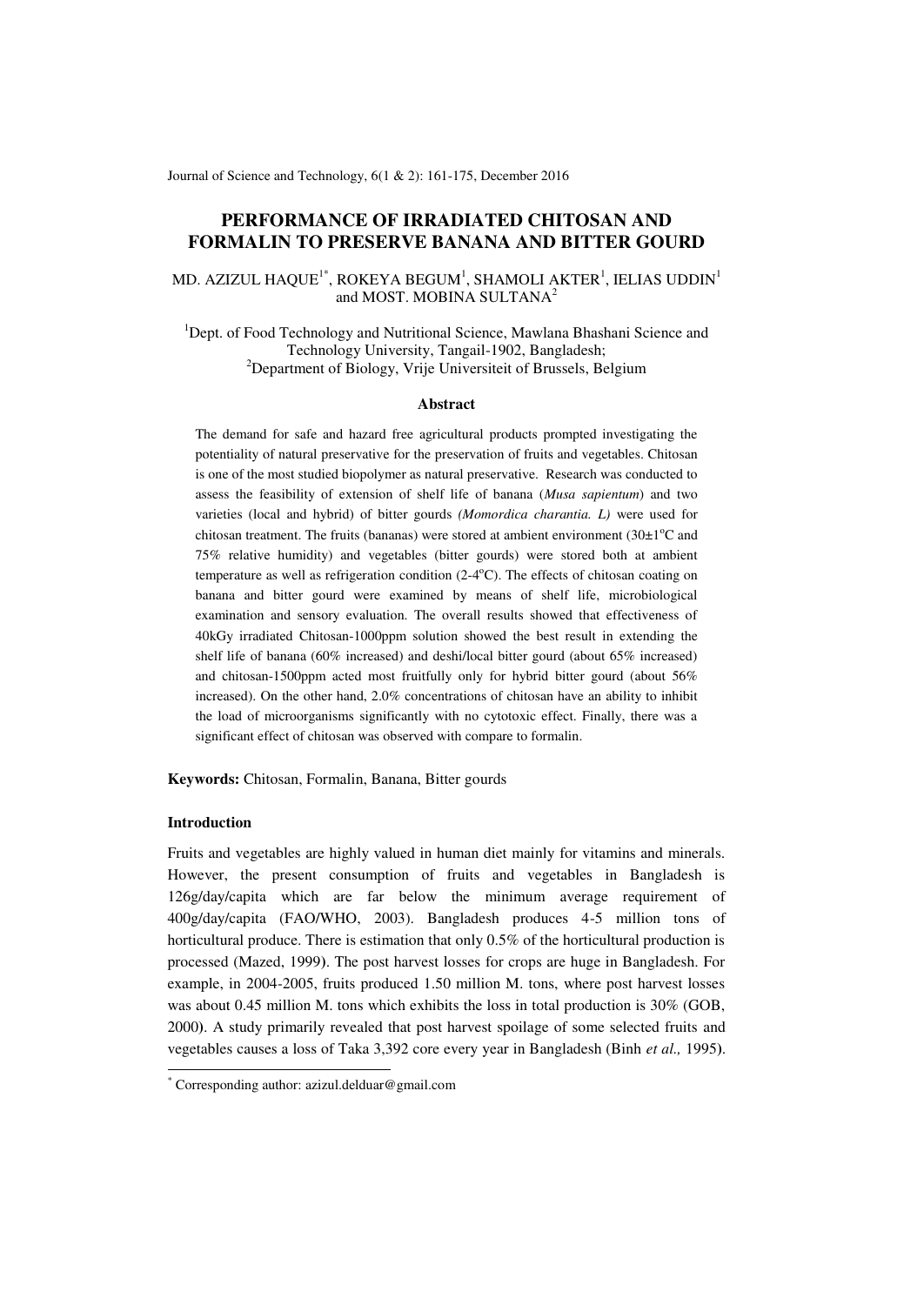Many techniques have been studied in order to overcome these problems and extend the shelf life of fresh produce. Most fruit and vegetable sellers use formalin or formaldehyde, as an [organic compound.](http://en.wikipedia.org/wiki/Organic_compound) Traders use this chemical as a preservative and to make fruits and vegetables look fresh for longer periods. In humans, the ingestion of formaldehyde has been shown to cause vomiting, abdominal pain, dizziness, cancer and in extreme cases can cause death. So, the food industries in many countries have been looking for natural and safe food preservatives (Sonti, 2003**)**. Chitosan is non-toxic and easily biodegradable with gel forming ability at low pH (Muzzarelli, 1999**)**. They can act as moisture and gas barriers, control microbial growth, preserve the color, texture and moisture of the product, and can effectively extend the shelf life of the product (Diep *et al.,* 2000**)**. Chitosan is well known coating material used in several fruits for prolonging their shelf life (Graham, 1990**)**. Similarly, irradiation is an economically viable technology for reducing post harvest losses and maintaining hygienic quality of fresh produce (Boylston *et al.,* 2002; Cheour and Mahjoub, 2003 and Gonzalez *et al.,* 2004**)**. Bananas (*Musa sapientum*) are a leading tropical fruit in the world market and it is one of the most popular fruit eaten in Bangladesh. Moreover, it is a popular dessert cultivar, widely grown in the north and western areas of Bangladesh accounts for 40.7% of the total fruit production in the country (Islam and Hoque, 2004**)**. Bitter gourd *(Momordica charantia.L)* is also one of the important cucurbitaceous vegetables due to its high nutritional and medicinal values. It is referred to 'King of gourds' because of its higher nutrient content (Saha *et al.,* 2004**)**. To date, use of this irradiated coating material has not yet been reported on fresh banana and bitter gourd. Therefore, in this study it was attempted to evaluate different types of locally developed irradiated Chitosan coatings most suitable for enhancing the shelf life and improving the quality of banana and bitter gourd.

#### **Material and Methods**

*Study area:* The experiment was conducted in the laboratory of FTNS, MBSTU, Tangail, Bangladesh and Institute of Radiation and Polymer Technology (IRPT), Bangladesh Atomic Energy Establishment, Dhaka. Fresh, healthy bitter gourd (local and hybrid) and naturally ripe banana were collected from Salimpur Upazila and Tangail Sadar.

*Preparation of natural preservative (Chitosan)*: Prawn shell waste was used for the preparation of chitosan. After grinding and sieving the shell was deprotenized by 3% NaOH (w/v) for 2 hrs at  $60^{\circ}$ C (solid: solvent/1:16). The extract was then washed and demineralized the chitin yield by 1N HCl for 2 hrs at  $60^{\circ}$ C (solid: solvent/1:16). Followed by washing the extract was then decolorized by acetone and bleach bleached with 0.315% NaOCl for 5 min at room temp (solid: solvent/1:10). Deacetylation of chitin was done by 50% NaOH for 3 hours at  $100^{\circ}$ C (solid: solvent/1:20). Finally the chitin was obtained through washing and drying.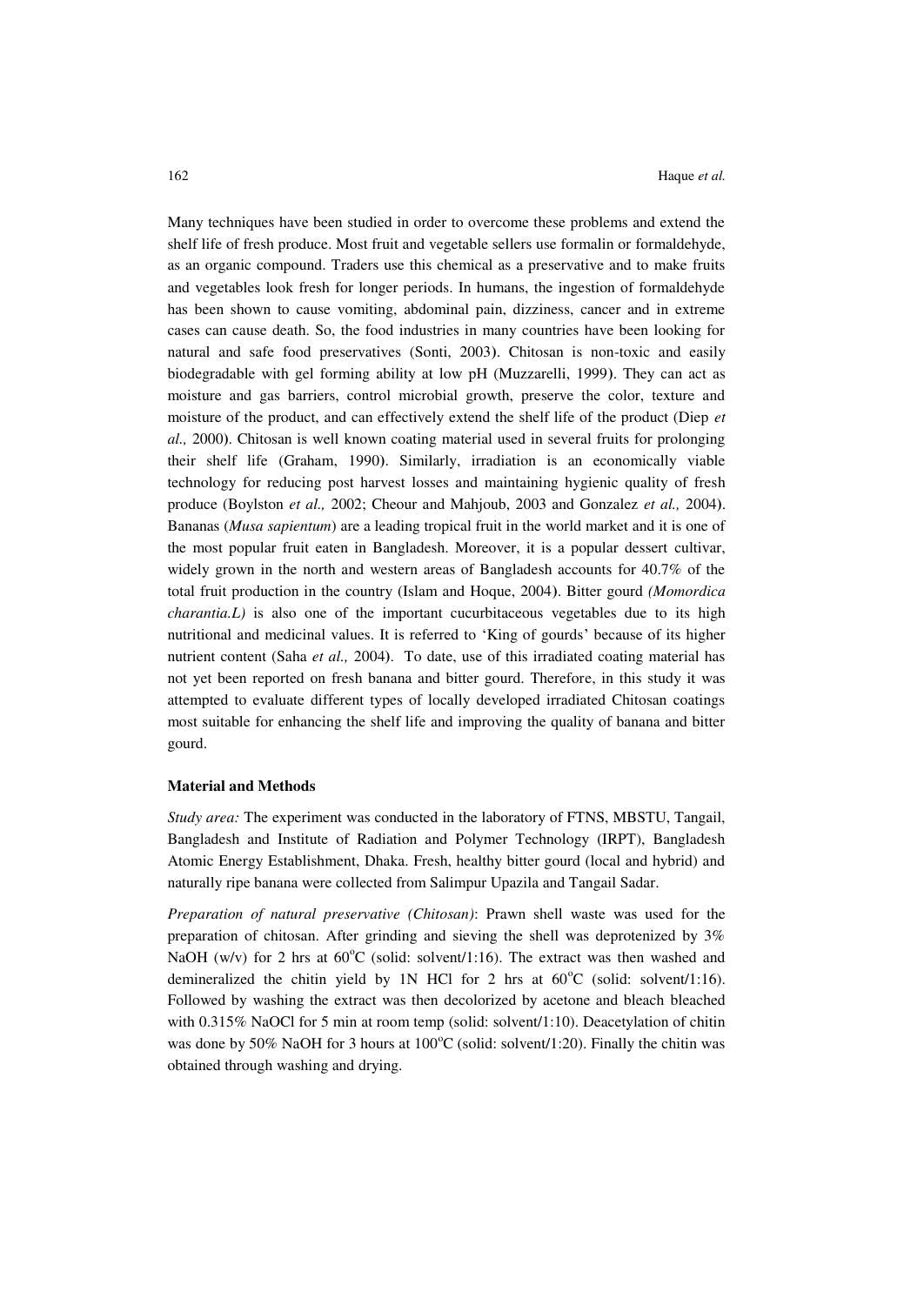*Radiated chitosan:* The prepared natural preservative (chitosan) was irradiated at gamma radiation. For banana and bitter gourd preservation 40kGy radiation doses was used.

*Microbial analysis:* Regarding microbial ecology, the levels of aerobic mesophilic microorganisms and fungal infection were determined as described in Lopez-Galvez *et al.* (2013).

*Determination of cytotoxicity:* In vitro cytotoxicity test was performed using Brine Shrimp Lethality Bioassay method.

*Sensory analysis:* For sensory analysis, quality was evaluated by a panel of three trained members. The samples were judged separately by a team of experienced judges for organoleptic parameters like colour, texture, taste, flavour and aroma using the Hedonic scale suggested by Krum (1955)**.**

 *Statistical analysis:* Two replications of each experiment, separately in time, were carried out. Samples were evaluated in triplicate per treatment and evaluation period. ANOVA and Brown–Forsythe tests were used in order to compare different treatments depending on the homogeneity of the variances using SPSS 19.0 for Windows at a significant level of  $P \le 0.05$  for all the evaluations.

### **Results and Discussion**

#### **Extension of shelf life at Ambient and Refrigeration Environment: Banana**

#### *At ambient temperature: Single treated banana*

The control and single treated bananas (sprayed once) were preserved at room temperature (30- 32ºC) and at normal humidity (77-85%) condition. After 3 days of preservation, result showed that sensational yellow color was developed in 90% of bananas at controlled atmosphere. On the other hand, 98% yellow and 2% greenish yellow for chitosan-1000ppm; 95% yellow and 5% greenish yellow for chitosan-1500ppm were developed and no fungal growth was found visually in any of the samples (Fig. 2). After 5 days of storage, bananas preserved at control atmosphere were rejected considering the visual quality. Chitosan-1000ppm showed 10% blackish area and Chitosan-1500ppm showed 30% blackish area. Formalin (1 %) showed 20% blackish area with ripening (Fig. 1). There was no significant change during storage among the treatments.









Control Formalin (1%) Chitosan-1000ppm Chitosan-1500ppm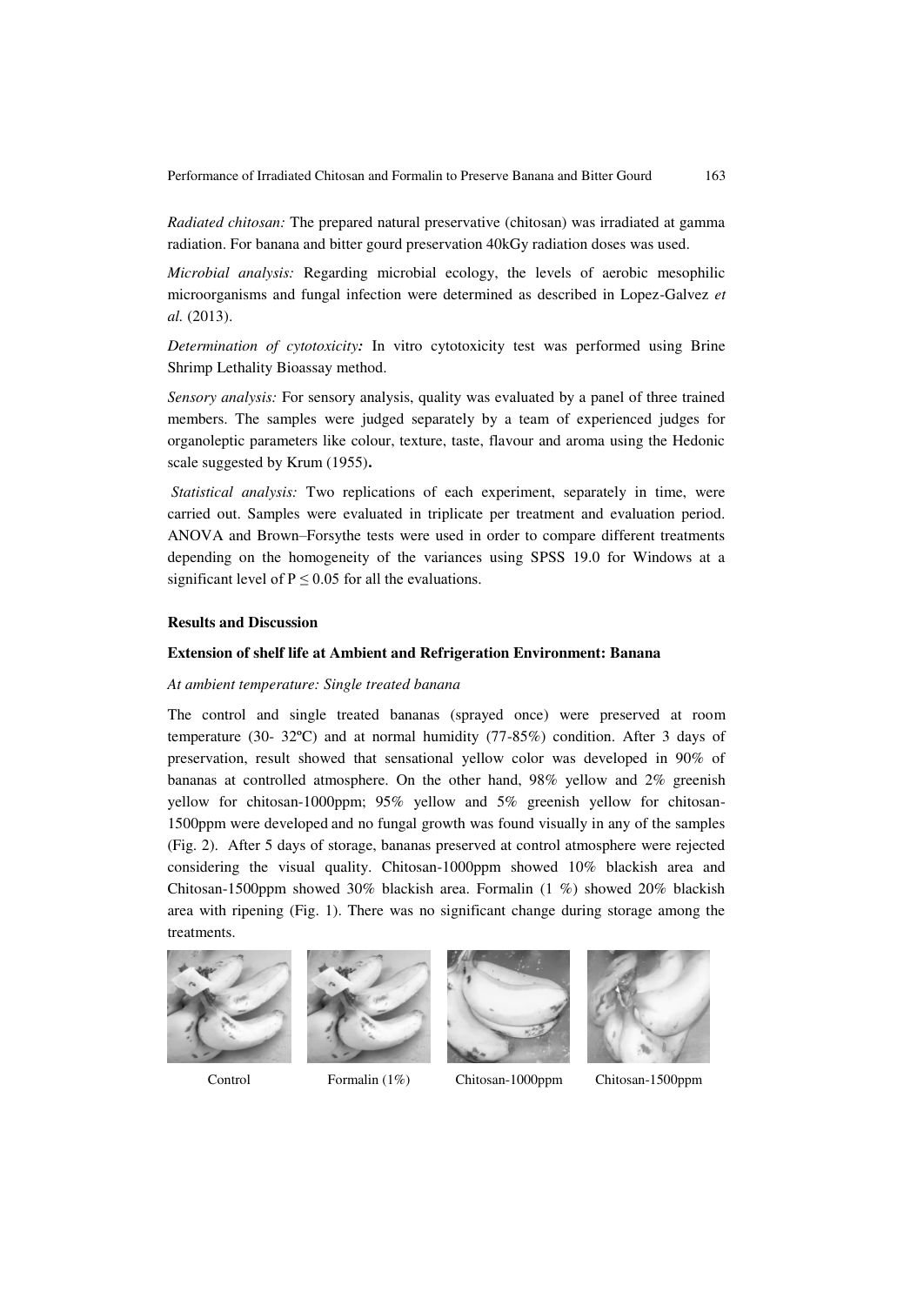### 164 Haque *et al.*



Fig. 1. Photographs showing the effects of different treatments on banana at ambient temperature (A- 0 days after treatment; B- 3 days after treatment and C- 5 days after treatment)

### *At ambient temperature: Multiple treated bananas*

The control and multi treated bananas (sprayed multiple time) were preserved at room temperature and at normal humidity conditions. There were no significant changes during storages.





Control Formalin (1%) Chitosan-1000ppm Chitosan-1500ppm



**Fig. 2**. Photographs showing the effects of different treatments on banana at ambient temperature (A- 0 days after treatment; B- 3 days after treatment and C- 5 days after treatment)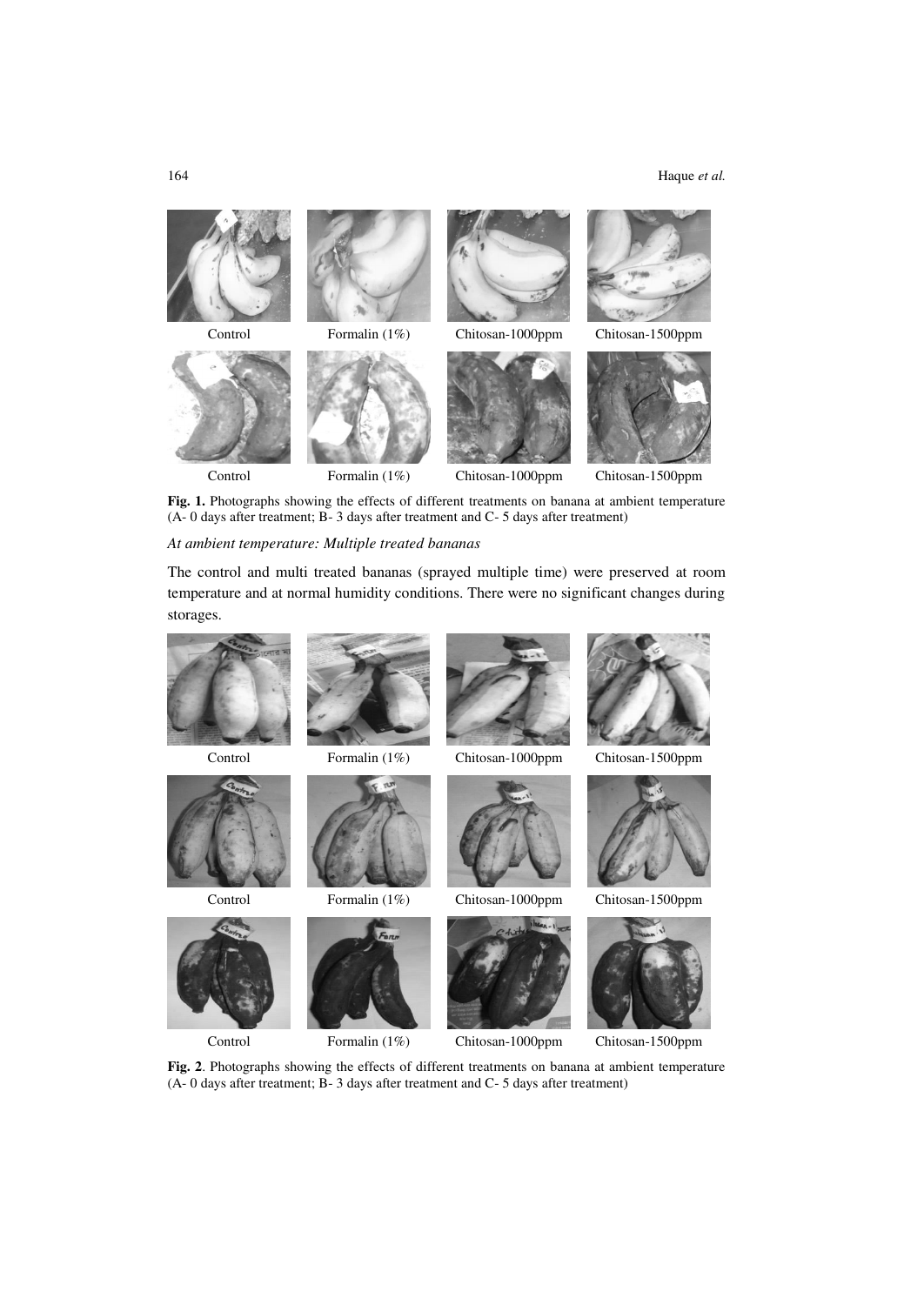### **Biter Gourd**

The control and treated bitter gourds were preserved at ambient and refrigeration environment, the shelf life was observed for 5 samples in each group.

*At ambient temperature: Single treated bitter gourd (local & hybrid)* 

There were no significant changes occurred during the storage in both varieties of samples.

### *At ambient temperature: Multiple treated bitter gourd (local)*

The shelf life was observed for 10 samples in each group for 3 days at normal atmospheres. After 3 days of storage visual fungal infection was observed in the controlled samples but there were no significant changes among the rest of the samples during the storage period (Fig.3).



Fig.3. Photographs showing the effects of different treatments on bitter gourds at ambient temperature (A- 0 days after treatment; B- 3 days after treatment and C- 5 days after treatment)

*At ambient temperature: multiple treated bitter gourd (hybrid)* 

There were no significant changes in case of visual and fungal infection during the storage periods (Fig.4).











Control Formalin (1%) Chitosan-1000ppm Chitosan-1500ppm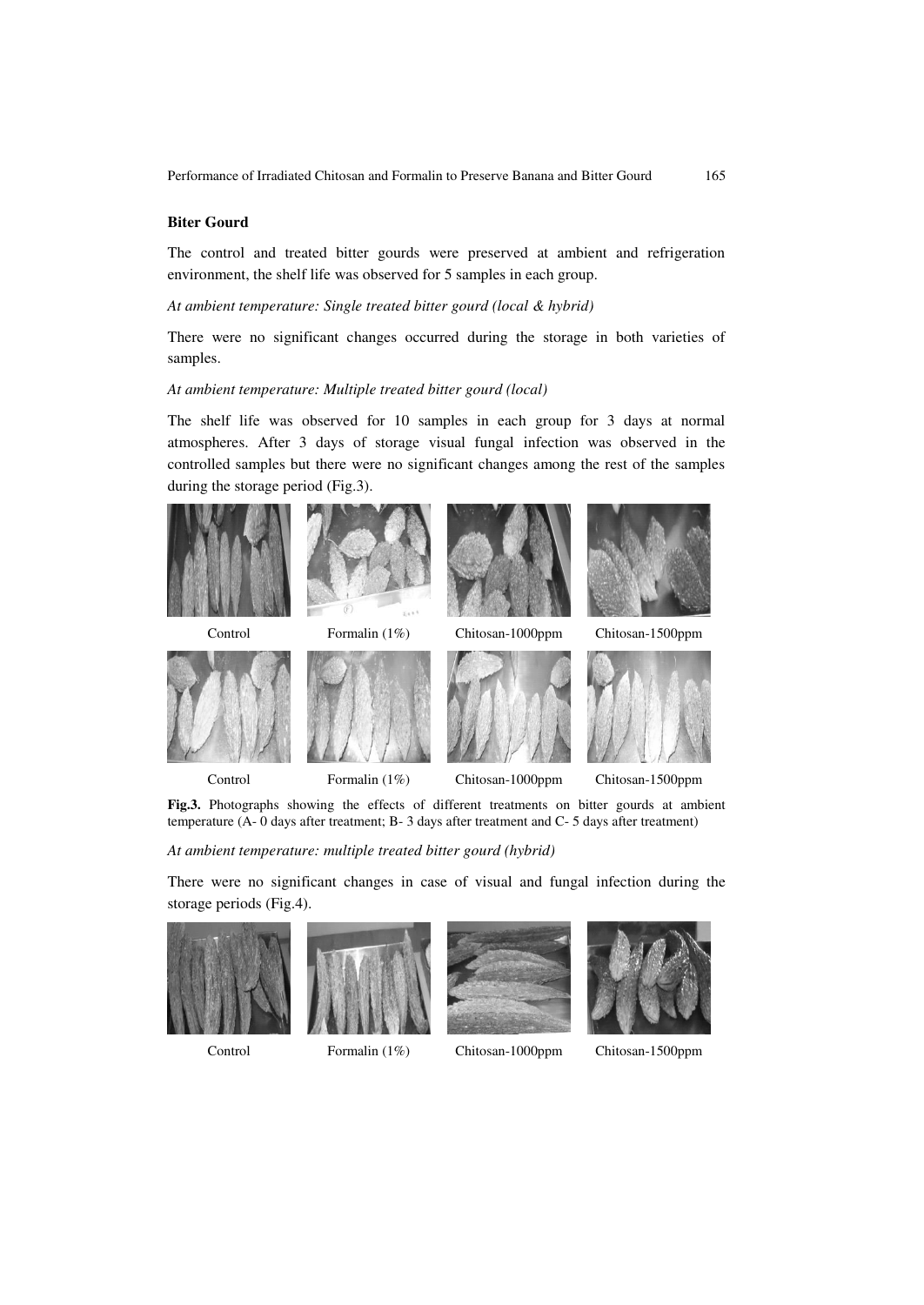

Fig. 4. Photographs showing the effects of different treatments on bitter gourds at ambient temperature (A- 0 days after treatment; B- 3 days after treatment and C- 5 days after treatment)

*At refrigeration temperature: single treatment of bitter gourd (local))* 

The shelf life was observed for 5 samples in each group. All groups of samples were wrapped with poly bag individually. The freezing temperature was  $2-4$ °C. At 0 day all samples were 100% green for control, Chitosan-1000ppm, Chitosan-1500ppm, formalin (1%) solution and no fungal growth was found visually. After 7 days of storage there were no significant changes in term of visual inspection but in every case only moisture loss was observed. After 14 days, control samples were rejected due to spoilage by fungal infection but still the other samples were accepted in term of sensory evaluation. After 23 days of storage, chitosan-1000ppm and chitosan-1500ppm treated samples were still showed well condition without fungal infection where as controlled and formalin treated samples were rejected visually.

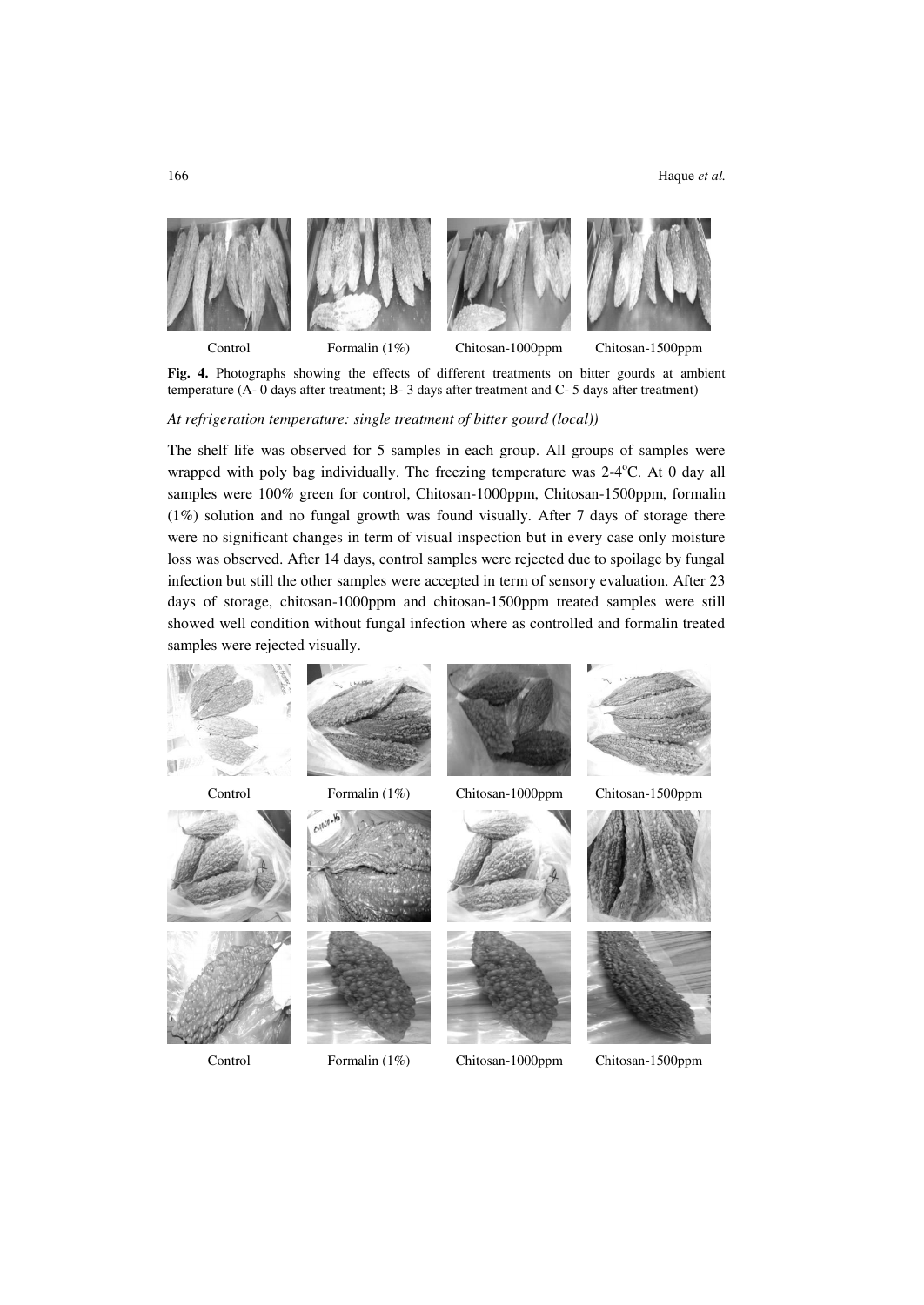

Fig. 5. Photographs showing the effects of different treatments on bitter gourds at refrigeration temperature (A- 0 days after treatment; B- 3 days after treatment, C-10 days after treatment, D-14 days after treatment, and E- 23days after treatment)

#### *At refrigeration temperature: single treated bitter gourd freezing (hybrid)*

The shelf life was observed for 5 samples in each group. All groups of samples were wrapped with poly bag individually. The refrigeration was  $2-4$ °C. At 0 day all samples were 100% green for control, Chitosan-1000ppm, Chitosan-1500ppm, formalin (1%) solution and no fungal growth was found visually. The samples were stored and evaluated up to 5 days and there were no significant changes among the treatments.

















Control Formalin (1%) Chitosan-1000ppm Chitosan-1500ppm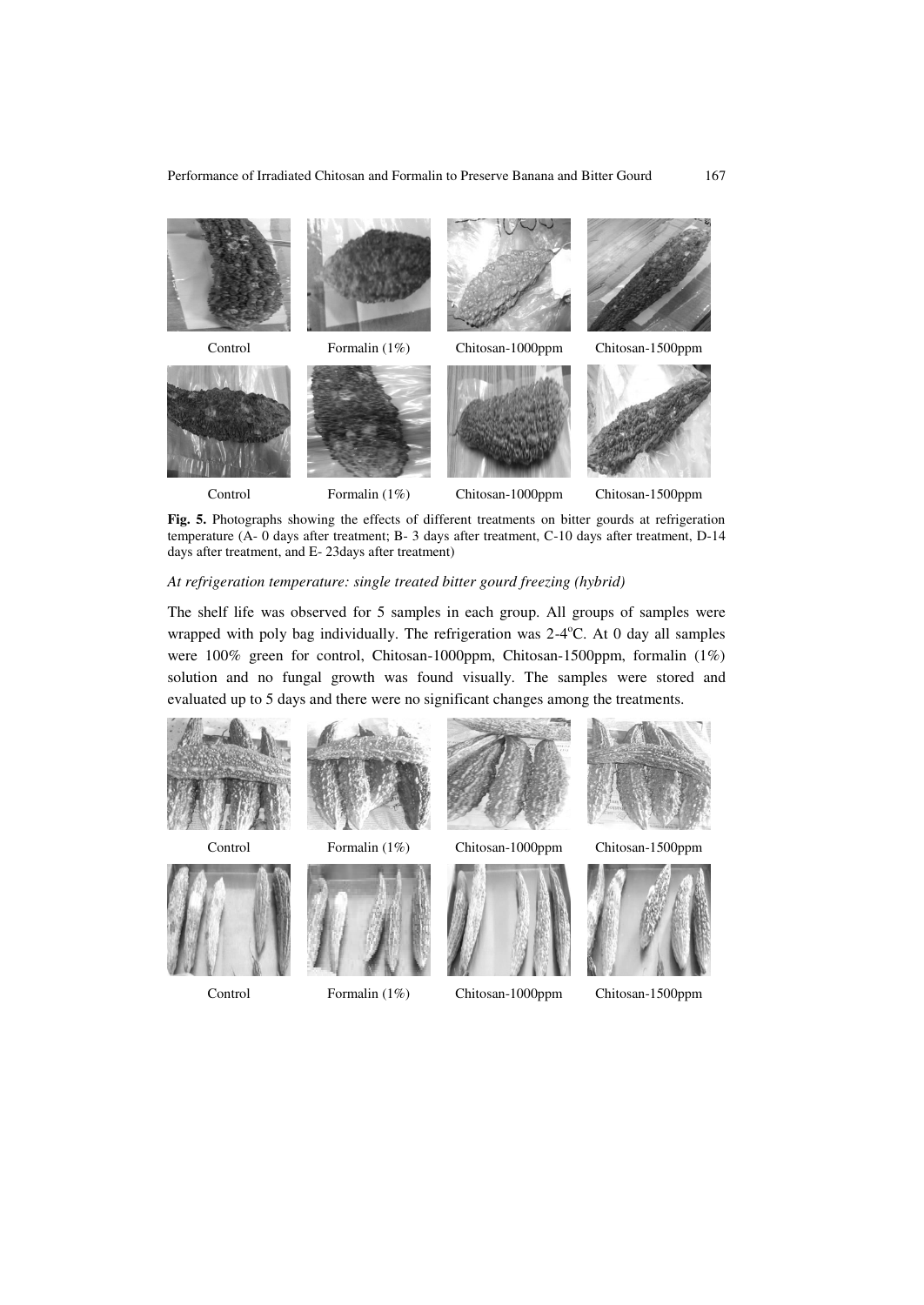

Fig. 6. Photographs showing the effects of different treatments on bitter gourds at refrigeration temperature (A- 0 days after treatment; B- 3 days after treatment, C-4 days after treatment and D-5 days after treatment)

### **Microbiological Analysis**

*Bitter Gourd: Bacterial Count* 

### **Table 1. Bacterial count of preserved bitter gourd (local & hybrid) at ambient environment**

| Sample Name      | Outer Count $(cfu/g)$         |                      | Inner count $(cfu/g)$ |                     |  |
|------------------|-------------------------------|----------------------|-----------------------|---------------------|--|
|                  | Local sample<br>Hybrid sample |                      | Local sample          | Hybrid sample       |  |
| Control          | $1.9 \times 10^{6}$           | $3.13 \times 10^{6}$ | $2.5 \times 10^{3}$   | $5\times10^3$       |  |
| Formalin         | $9.5 \times 10^{6}$           | $1.1\times10^{7}$    | $3\times10^5$         | $3.5 \times 10^{5}$ |  |
| Chitosan-1500ppm | $5.75 \times 10^{6}$          | $6\times10^{6}$      | $6\times10^{6}$       | $9\times10^4$       |  |

*Bitter Gourd: Fungal count* 

#### **Table 2.Fungal count of preserved bitter gourd (local & hybrid) at ambient environment**

| Sample Name      |                               | Outer Count $(cfu/g)$ | Inner count $(cfu/g)$ |               |  |
|------------------|-------------------------------|-----------------------|-----------------------|---------------|--|
|                  | Hybrid sample<br>Local sample |                       | Local sample          | Hybrid sample |  |
| Control          | $5\times10^3$                 | $3.15 \times 10^{3}$  | $2\times10^2$         | $10^{2}$      |  |
| Formalin         | $1.8\times10^3$               | $3.75 \times 10^{3}$  | $6.5 \times 10^{2}$   | $\leq 10^2$   |  |
| Chitosan-1500ppm | $1.25\times10^{3}$            | $2.5 \times 10^3$     | $< 10^2$              | $\leq 10^2$   |  |

# **Cytotoxicity Test**

Brine Shrimp Lethality Bioassay method was used for cytotoxic effect of the bitter gourds as a vegetable sample. Bitter gourd (local & hybrid) juice was dissolved in artificial sea water in which nauplii were inoculated. The number of death of nauplii was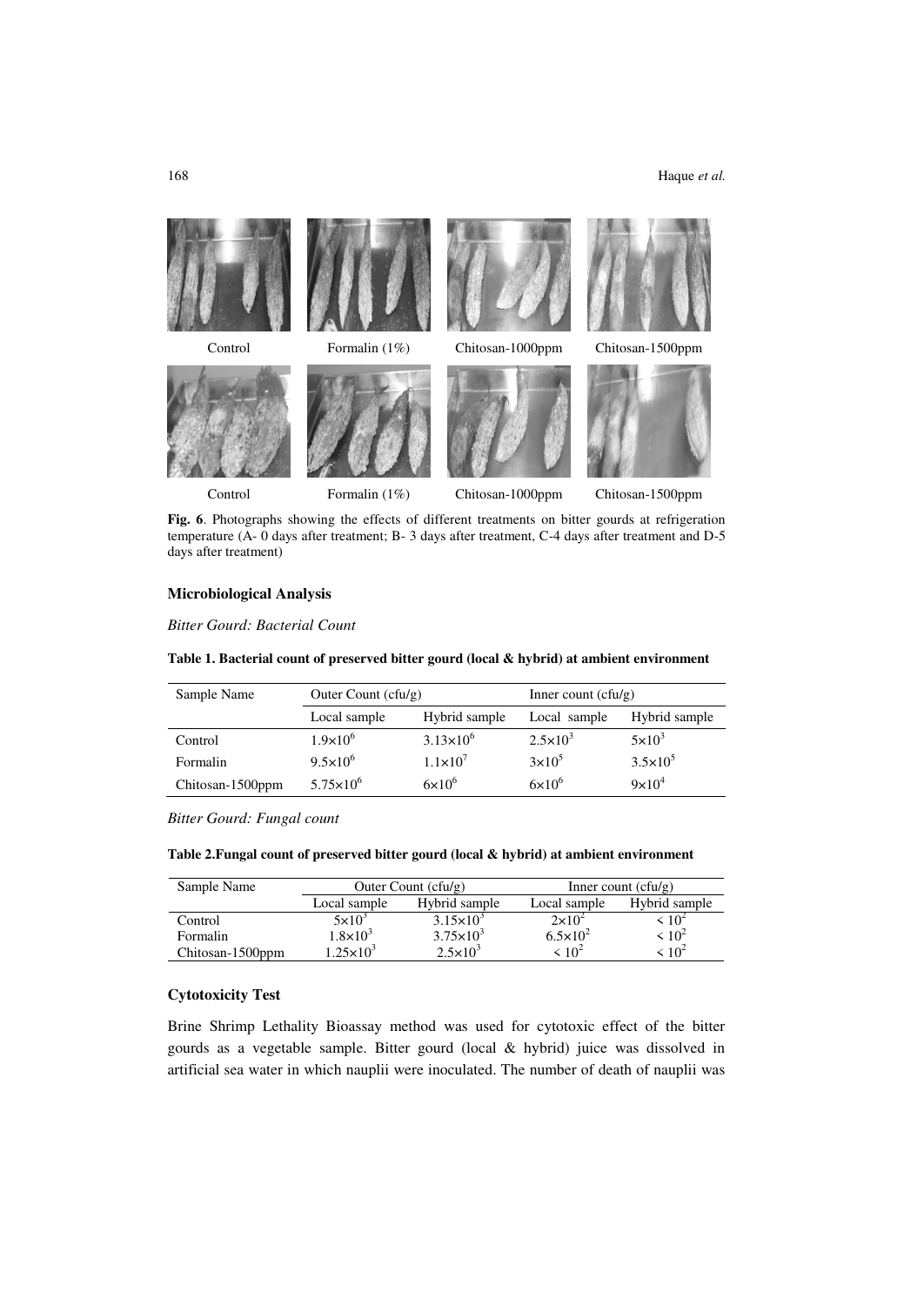found to increase at higher concentration of the juice (Table 3). It may be happened owing to three reasons: cytotoxic effect of the bitter gourds, decrease of dissolved oxygen concentration of the saline water, and formation of the viscous layer on the gills of nauplii.

| Sample<br>Name | Parameter                                                 | Dose<br>(mg/ml) | Initial<br>Nauplii<br>Taken | No. of Nauplii<br>Present after<br>Incubation | Mortality<br>$(\%)$ |
|----------------|-----------------------------------------------------------|-----------------|-----------------------------|-----------------------------------------------|---------------------|
| Control        | Artificial saline water                                   |                 | 10                          | 9                                             | 10                  |
| (Negative)     |                                                           |                 |                             |                                               |                     |
| Control        | vincristine sulfate                                       | 10ul/ml         | 10                          | $\overline{0}$                                | 100                 |
| (Positive)     |                                                           |                 |                             |                                               |                     |
| Sample-1       | Fresh bitter gourd<br>control juice(Hybrid)               | 10ul/ml         | 10                          | 4                                             | 60                  |
| Sample-2       | Fresh bitter gourd<br>control juice(Hybrid)               | 20ul/ml         | 10                          | $\theta$                                      | 100                 |
| Sample-3       | Fresh bitter gourd<br>control juice(Deshi)                | 10ul/ml         | 10                          | $\mathbf{1}$                                  | 90                  |
| Sample-4       | Fresh bitter gourd<br>control juice(Deshi)                | 20ul/ml         | 10                          | $\boldsymbol{0}$                              | 100                 |
| Sample-5       | 4 <sup>th</sup> day control sample<br>juice(Hybrid)       | 10ul/ml         | 10                          | $\boldsymbol{0}$                              | 100                 |
| Sample-6       | 4 <sup>th</sup> day control sample<br>juice(Hybrid)       | 20ul/ml         | 10                          | $\mathbf{1}$                                  | 90                  |
| Sample-7       | 4 <sup>th</sup> day control sample<br>juice(Deshi)        | 10ul/ml         | 10                          | $\overline{2}$                                | 80                  |
| Sample-8       | 4 <sup>th</sup> day control sample<br>juice(Hybrid)       | 20ul/ml         | 10                          | $\overline{0}$                                | 100                 |
| Sample-9       | 4 <sup>th</sup> day Chitosan-1500<br>sample juice(Hybrid) | 10ul/ml         | 10                          | 4                                             | 60                  |
| Sample-10      | 4 <sup>th</sup> day Chitosan-1500<br>sample juice(Hybrid) | 20ul/ml         | 10                          | $\boldsymbol{0}$                              | 100                 |
| Sample-11      | 4 <sup>th</sup> day Chitosan-1000<br>sample juice(Deshi)  | 10ul/ml         | 10                          | 6                                             | 40                  |
| Sample-12      | 4 <sup>th</sup> day Chitosan-1000<br>sample juice(Deshi)  | 20ul/ml         | 10                          | $\boldsymbol{0}$                              | 100                 |

**Table 3. Mortality of brine shrimp (***A. salina***) nauplii at different concentrations of bitter gourd juice** 

#### **Sensory evaluation of preserved banana and bitter gourd**

*Banana:* After analysis the scoring value, an increasing trend was observed first time and then decreasing respectively.

*Color:* The result showed that the single treatment color formalin (1%) showed the highest mean than other coated fruits. The lowest mean was observed in control (Table 4). Similar result was also found in multiple treated samples (result not shown).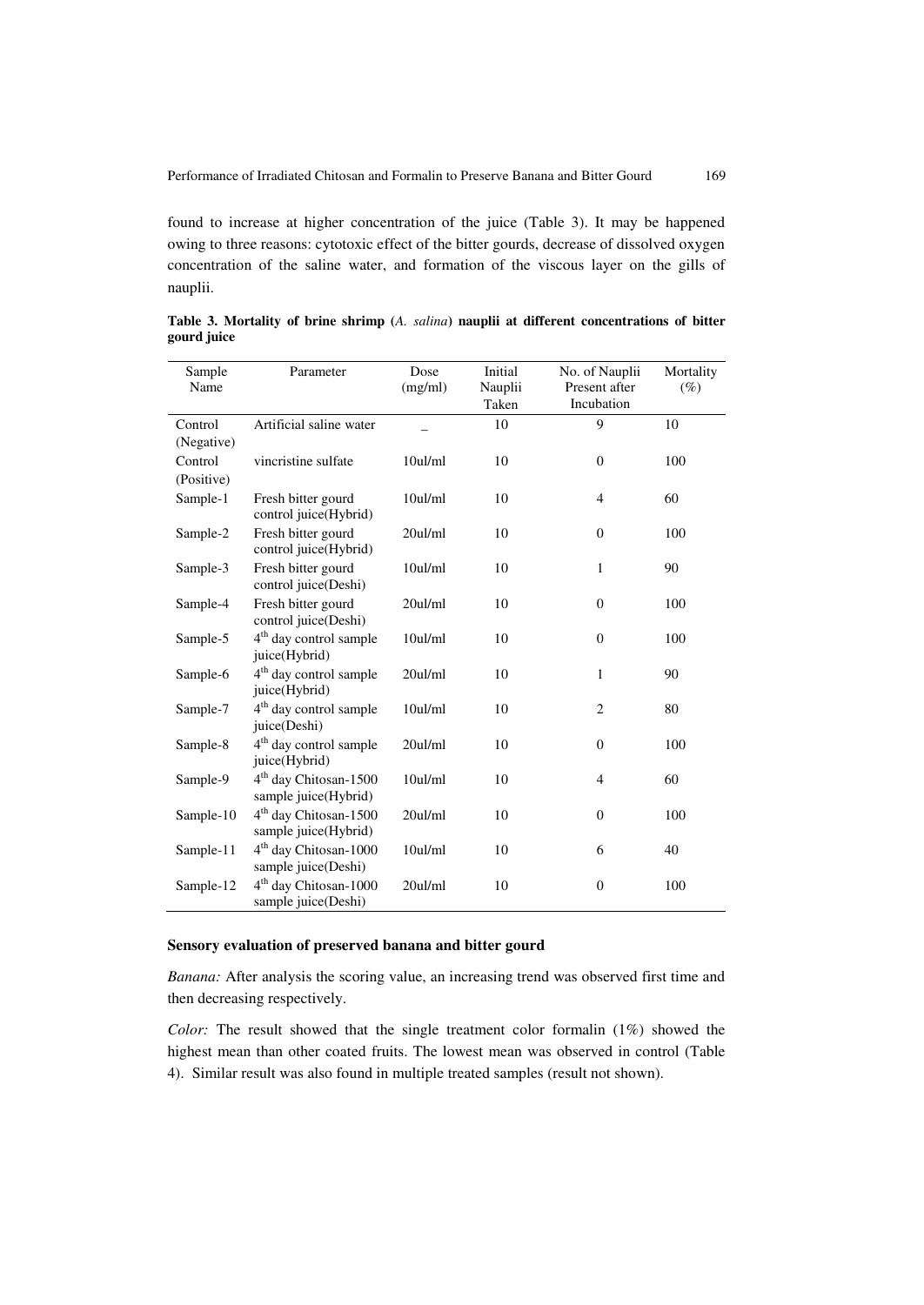| Storage Period   | Color   |                 |            |            |  |  |
|------------------|---------|-----------------|------------|------------|--|--|
| (Days)           | Control | Formalin $(1%)$ | Chitosan-A | Chitosan-B |  |  |
| 0 <sub>day</sub> | 10      | 10              | 9.5        |            |  |  |
| 3 <sup>rd</sup>  |         |                 |            |            |  |  |
| 5 <sup>th</sup>  |         |                 |            |            |  |  |
| 8 <sup>th</sup>  |         |                 |            |            |  |  |
| Mean             |         | 7.25            | 5.9        | 5.25       |  |  |

**Table 4. Color of banana at single treatment of natural preservative (Chitosan) and formalin (1%) at ambient environment** 

*A= 1000ppm chitosan solution and B=1500ppm chitosan solution* 

 *Texture:* For single treatment 40kGy irradiated Chitosan-1000ppm solution showing the highest mean in texture. The lowest mean score was observed in control (Table 5). As Chitosan coating created modified atmosphere in fruits so it retained strong texture than uncoated fruits. Similar result was also found in multiple treated samples (result not shown).

**Table 5. Texture of banana at single treatment of irradiated natural preservative (chitosan) and formalin (1%) at ambient environment** 

| Storage Period   | Texture |                   |            |            |  |  |
|------------------|---------|-------------------|------------|------------|--|--|
| (Days)           | Control | Formalin( $1\%$ ) | Chitosan-A | Chitosan-B |  |  |
| 0 <sub>day</sub> | 10      | 10                | 10         | 10         |  |  |
|                  |         | 10                | 10         | 8          |  |  |
|                  |         |                   | 6.5        |            |  |  |
| 8                |         |                   |            |            |  |  |
| Mean             |         | 7.75              | 7.87       | 6.75       |  |  |

*A= 1000ppm chitosan solution and B=1500ppm chitosan solution* 

*Putrefied area (%):* For single treatment between Chitosan-1000ppm and Chitosan-1500ppm, the first one has the highest score. On the other hand, among all samples control showed the lowest score (table 6). In multiple treated samples, controls had highest tasting score where 40kGy irradiated Chitosan-1500ppm solution had lowest score.

**Table 6. Putrefied area of banana at different treatment of irradiated natural preservative (chitosan) and formalin (1%) at ambient environment** 

| Storage Period   | Putrefied area $(\% )$ |                 |            |            |  |  |  |
|------------------|------------------------|-----------------|------------|------------|--|--|--|
| (Days)           | Control                | Formalin $(1%)$ | Chitosan-A | Chitosan-B |  |  |  |
| 0 <sub>day</sub> | 10                     | ΙU              |            | 10         |  |  |  |
|                  |                        | 10              |            |            |  |  |  |
|                  |                        |                 |            | 4.5        |  |  |  |
|                  | Rejected               | Rejected        | Rejected   | Rejected   |  |  |  |
| Mean             | 7.O                    |                 | 8.33       | 7.16       |  |  |  |

*A= 1000ppm chitosan solution and B=1500ppm chitosan solution*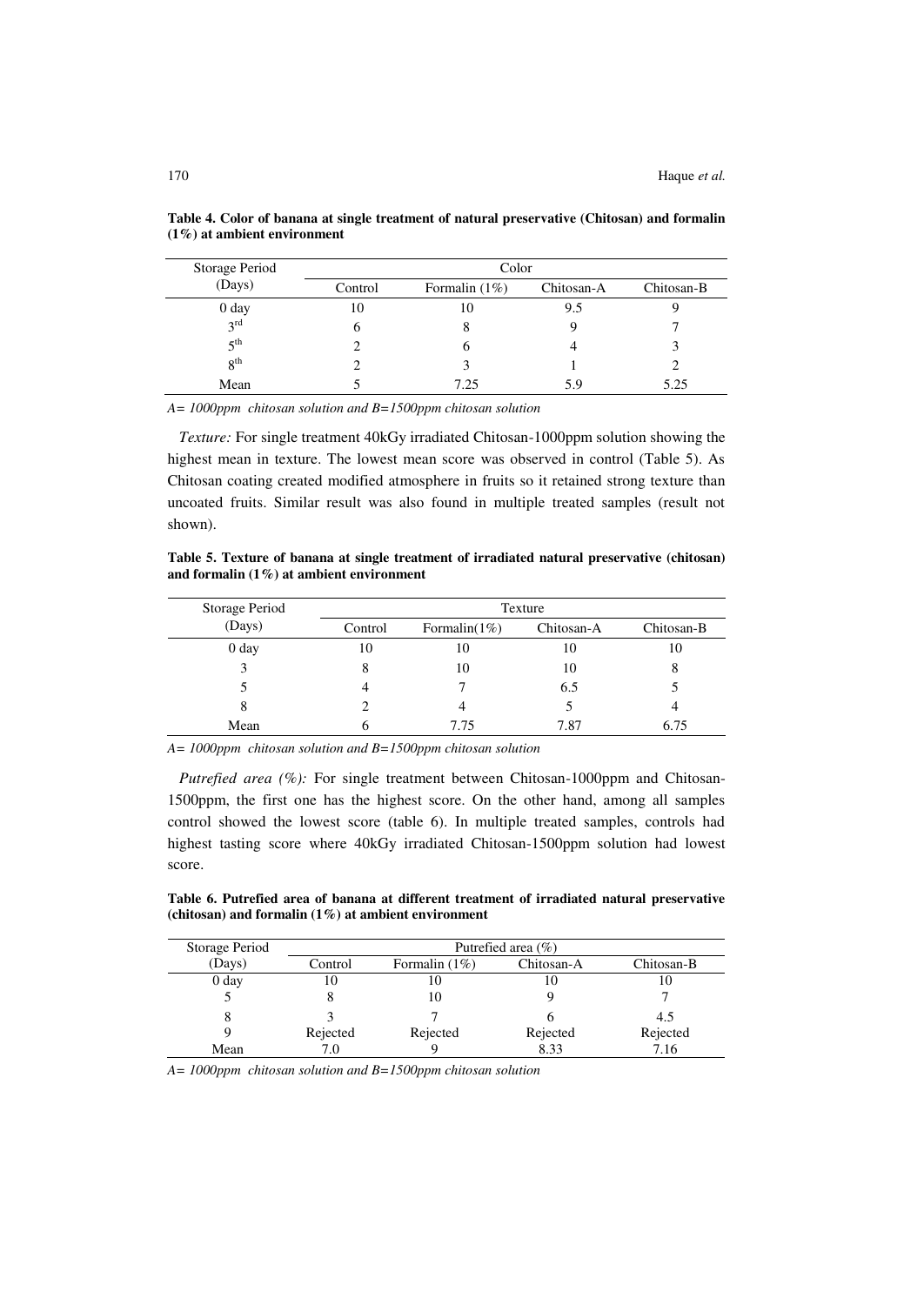### **Bitter Gourd**

*Color:* In single treatment bitter gourd (local) chitosan-1500ppm solution dose showed the highest acceptability in color. Chitosan-1500ppm and 1000ppm solution dose have greater acceptability than 1% formalin solution. For single treatment (hybrid) chitosan-1000ppm solution dose showed the highest acceptability in color. Chitosan-1500ppm and 1000ppm solution dose have greater acceptability than 1% formalin solution.

*Texture:* Both chitosan-1000ppm and chitosn-1500ppm solution had hard texture than uncoated bitter gourd (local) for single treatment. Chitosan-1000ppm and Chitosan-1500ppm solution showed the highest acceptability than others. 1% formalin solution showed the lower acceptability. Also chitosan-1000ppm and chitosn-1500ppm solution had hard texture than uncoated bitter gourd (hybrid) for single treatment. 1% formalin solution showed the highest acceptability than others. Chitosan -1000ppm and Chitosan-1500ppm solution showed the lower acceptability (Table 7). Overall, there were no significant different between the samples and also in treatments.

|                  | Texture |      |       |                                                               |        |         |           |           |  |
|------------------|---------|------|-------|---------------------------------------------------------------|--------|---------|-----------|-----------|--|
|                  |         |      | Local |                                                               |        | Hybrid  |           |           |  |
|                  |         |      |       | Storage Control Formalin Chitosan- Chitosan- Control Formalin |        |         | Chitosan- | Chitosan- |  |
| Days             |         | (1%) | A     |                                                               |        | $(1\%)$ | A         | В         |  |
| 0 <sub>day</sub> | 10      | 10   | 10    | 10                                                            | 10     |         | 10        | 10        |  |
|                  |         | δ    | 10    | 10                                                            |        |         |           | n         |  |
| 4                | 6.5     |      | Q     |                                                               |        |         |           |           |  |
|                  | 4       |      | 6     |                                                               | Reject | Reject  | Reject    | Reject    |  |
| Mean             | 6.87    | 7.25 | 8.75  | 8.0                                                           | 5.0    | 7.0     | 6.33      | 6.0       |  |

**Table 7. Texture of bitter gourd (local & hybrid) at different single treatment** 

*A= 1000ppm chitosan solution and B=1500ppm chitosan solution* 

*Putrefied area (%):* From this study, it was observed that chitosan-1500ppm solution had greater effectiveness than Chitosan-1000ppm solution, formalin (1%) and uncoated bitter gourd (local) samples. Chitosan-1500ppm and Chitosan-1000ppm solution showed the highest acceptability than others. 1% formalin showed the lower acceptability (Table 8). It was observed that Chitosan-1500ppm solution had greater effectiveness than Chitosan-1000ppm solution, formalin (1%) and uncoated bitter gourd (hybrid) samples. Chitosan-1500ppm and chitosan-1000ppm solution showed the highest acceptability than others. Control samples showed the lower acceptability.

Banana is a perishable fruit (Sardar *et al.,* 2008) but after application of irradiated chitosan solution as preservative the shelf life has extended. 40kGy radiation with 1000ppm showed the best result as it had no visual fungal growth for single treatment. On the other hand 1000ppm solution showed the best result as it had no visual fungal growth for multiple treatments. This radiation solution dose degraded the Chitosan in such molecular weight which act as perfect preservative film. At normal temperature in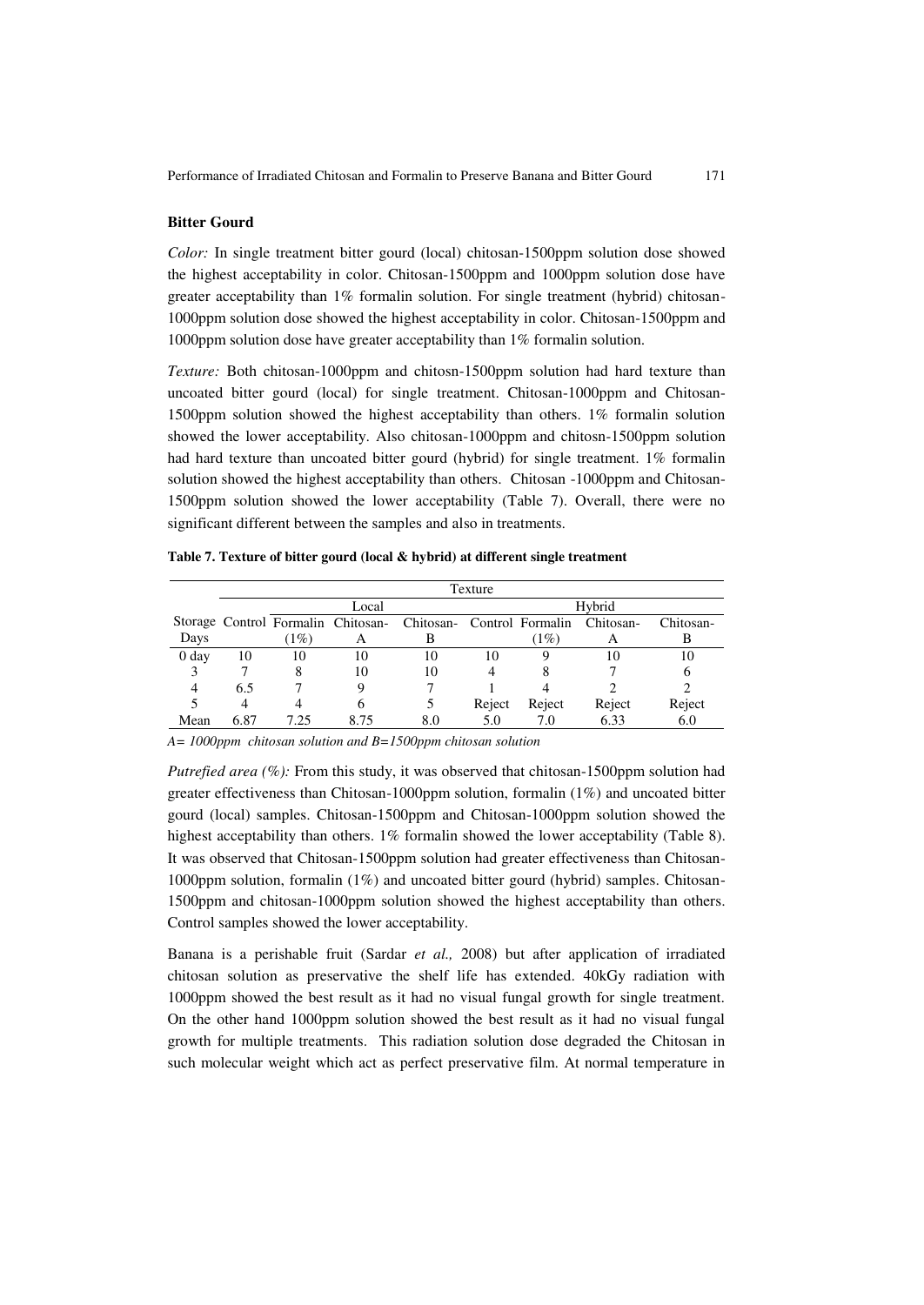single treatment bitter gourd (local) chitosan-1000ppm irradiate solution showed the best result than others and for bitter gourd (hybrid) chitosan-1500ppm solution showed the best result than other. Again multiple treatment bitter gourd (local) chitosan-1000ppm irradiate solution showed the best result than others and for bitter gourd (hybrid) chitosan-1500ppm solution showed the best result than other. In freezing treatment the bitter gourd (local) control was spoiled at  $14<sup>th</sup>$  day but the treated bitter gourd (local) sample spoiled at  $23<sup>th</sup>$  day for single treatment where chitosan-1000ppm showed the best result .In addition to, bitter gourd (hybrid) control was spoiled after 9 days but the treated bitter gourd (Hybrid) sample spoiled at  $14<sup>th</sup>$  day for single treatment where Chitosan-1500ppm showed the best result. These results are consistent with other scientists in case of mango, carrot and tomato (Sardar *et al.,* 2008; Barzegar *et al.,* 2008 and Casariego *et al.,* 2008).

| Storage        | Sensory Evaluation Putrefied area (%) |                     |      |                          |                |                     |                |                |
|----------------|---------------------------------------|---------------------|------|--------------------------|----------------|---------------------|----------------|----------------|
| Days           | Local                                 |                     |      |                          | Hybrid         |                     |                |                |
|                | Control                               | Formalin<br>$(1\%)$ | А    | Chitosan- Chitosan-<br>В | Control        | Formalin<br>$(1\%)$ | Chitosan-<br>А | Chitosan-<br>В |
| 0 day          | 10                                    | 10                  | 10   | 10                       | 10             | 9                   | 10             | 10             |
| 3              | 9                                     | 9                   | 10   | 10                       | 3              | 8                   | 6              | 8              |
| $\overline{4}$ | 9                                     | 8                   | 10   | 9                        | $\overline{c}$ |                     | 3              | 2              |
| 5              | 4                                     | 3                   | 5    | 7                        | Reject         | Reject              | Reject         | Reject         |
| Mean           | 8.0                                   | 7.5                 | 8.75 | 9.0                      | 5.0            | 6.0                 | 6.33           | 6.66           |

**Table 8. Putrefied area (%)) of bitter gourd (local & hybrid) at different single treatment** 

*A= 1000ppm chitosan solution and B=1500ppm chitosan solution*

Study showed that chitosan extend the shelf life of litchi (Sun *et al.,* 2010). Chitosan coating was seen to delay fruit senescence of strawberry fruits stored at  $10^{\circ}$ C and  $70\pm5\%$ relative humidity (Hernandez *et al.,* 2008). In the present study, the possibility of death of nauplii owing to toxicity is very low as the number of death was nil for lower concentrations, suggesting no cytotoxic effect. Moreover, chitosan was used as parent materials of the bitter gourds. Hence, the most possible reason for the death of nauplii is the formation of the viscous layer on the gills of the nauplii as the highly concentrated juice of the bitter gourds led to high viscosity and thus tends to the formation of gel like structure on the gills which eventually inhibit oxygen permeability of the gills and caused death.

The mean values showed that in general, the color score was vary from day to day of storage in banana and bitter gourd. In our studies, the application of chitosan coating delayed the change in eating quality and partially inhibited the oxidative enzymes activity, phenylalanine ammonia lyase (PAL), peroxidase (POD), catalase (CAT) and polyphenol oxidase (PPO) of banana and in bitter gourd which is associated with discolouration.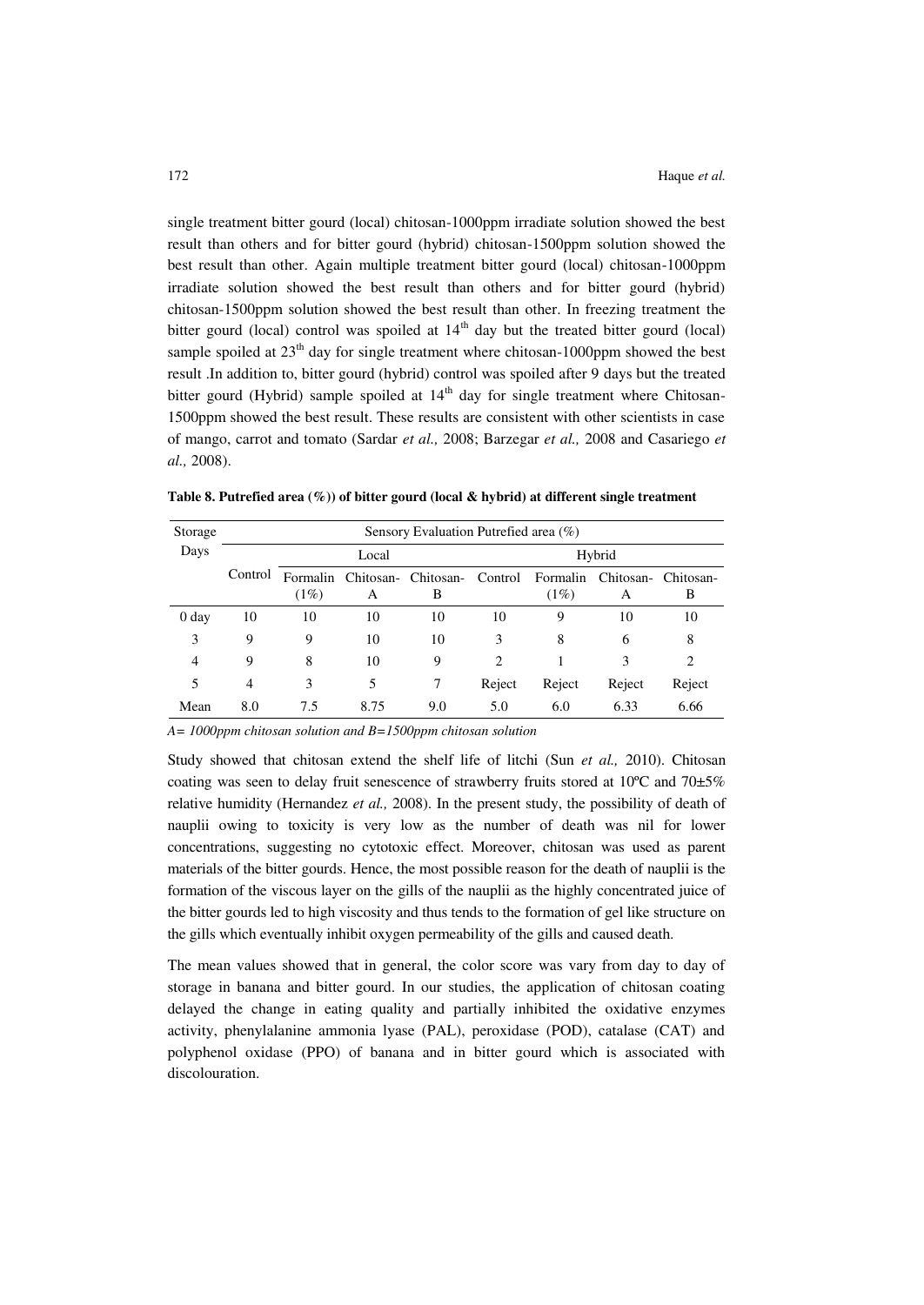This implies that the chitosan coating may form a protective barrier on the surface of the samples and reduce the supply of oxygen. Therefore, color variation highly occurred in control sample than chitosan coating sample. Superior variation of color scores might be due to chitosan coating, which maintained color and retained the quality of fruit until 1 week and vegetable until 4 weeks of storage the decay started. Jiang & Li (2001) reported that chitosan treated long an fruit had good eating quality even after 30 days of storage at 2°C. Chitosan retained fruit and vegetable quality and no off color was developed than control. These results tally with Munoz (2006) who reported the influence of the chitosan on strawberries stored at 20°C for 4 days showing better maintenance of eating quality. Also, chitosan delayed texture changes by inhibiting the increase of the enzyme activity of cellulose in Chitosan treated samples compared with the untreated sample. Doreyappa & Huddar (2001) reported that texture of mangoes after ripening showed significantly decreasing trend as the storage period proceeded when stored at 32-35°C. It might be due to fluctuations in acids, pH and sugar/acid ratio (Jitareerat *et al.,* 2007). Fruit and vegetable treated without chitosan coating did not develop texture while Chitosan coated fruits and vegetable showed best results. Untreated control in banana fruits and bitter gourd vegetables had lowest textural scores. It might be due to the change in moisture, carbohydrates, proteins, amino acids, lipids and phenolic compounds that can influence the texture of fresh fruits and vegetable (Malundo *et al.,* 1997).

The beneficial effect of the elevated Chitosan concentration on firmness has also been reported for tomato (Ghaouth *et al.,* 1992a), peach, Japanese pear, kiwifruit (Du *et al.,*  1997), 'Murcott' tangor (Chien *et al.,* 2007a) and also in strawberry (Jiang & Li, 2001). The application of irradiated chitosan coating (with optimum concentration 1000ppm) could be beneficial and considered for commercial application in extending the shelf-life and assuring quality to some extent, controlling decay of banana and bitter gourd. In using chitosan for decay control, we consider that it may be suitable in the treatment of banana and bitter gourd stored for shorter periods (e.g. 8 and 5 days) or for short-distance transport and distribution. However, for longer storage (e.g. 23 and 14 days) and marketing, we adopted cold storage temperature  $(2-4<sup>o</sup>C)$  with plastic packaging for bitter gourd (local and hybrid) sample to control discoloration and decay. Study also showed that 2.0% concentrations of chitosan have an ability to inhibit the load of microorganisms significantly. This treatment can ideally be adopted for enhancing storage life of highly perishable fruits and vegetables like banana and bitter gourd to restrict the use of harmful preservatives by the growers and traders.

#### **Acknowledgements**

This work was financed by the University Grants Commission (UGC), Bangladesh of Mawlana Bhashani Science and Technology University (MBSTU), Tangail-1902, Bangladesh. We acknowledge the concession of the Grant for research. Very Special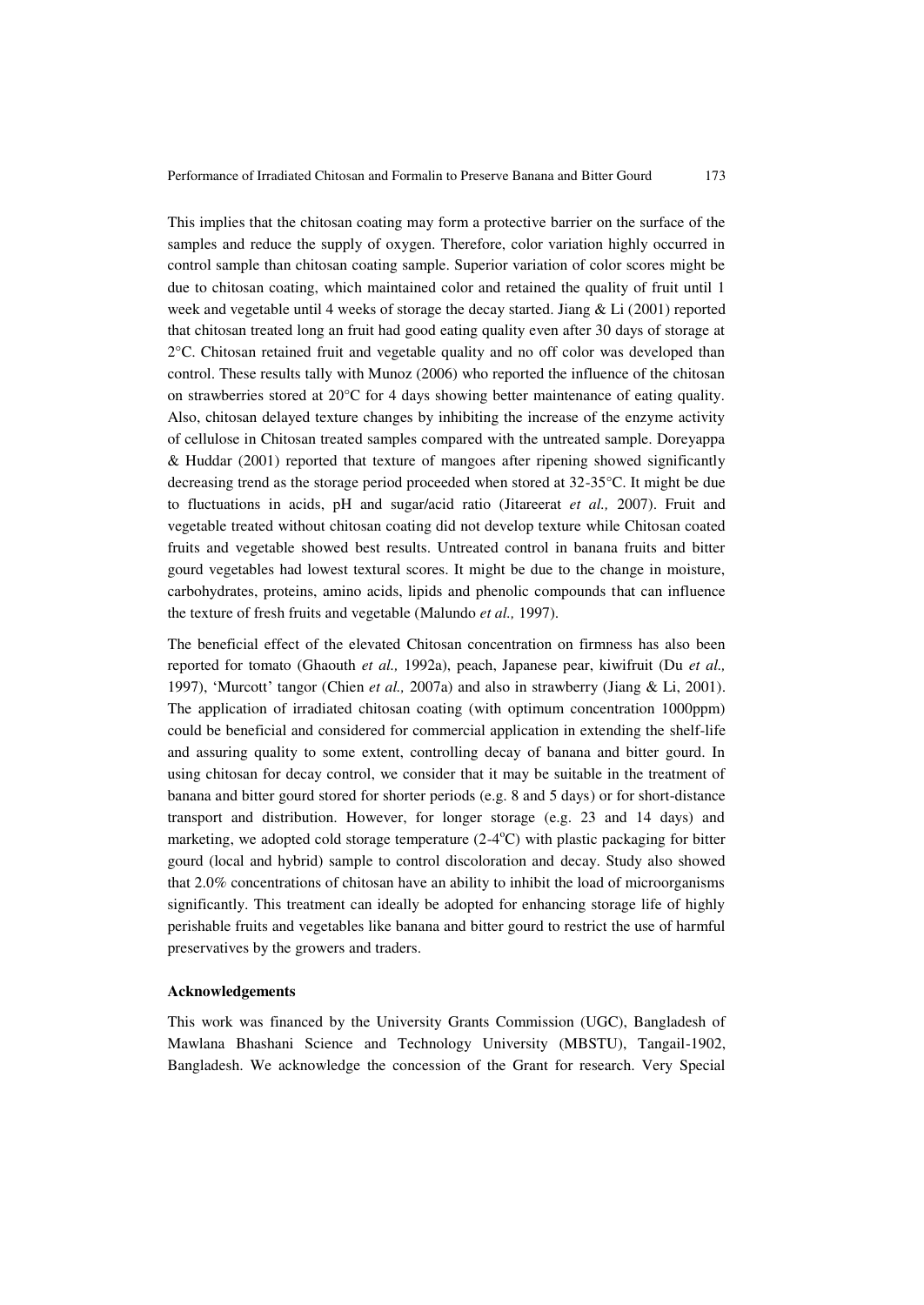thanks to honorable Dean, Professor Dr. Md. Sirajul Islam, Faculty of Life Science & Director, IQAC, MBSTU for his guidance and methodical supervision during the research. We also appreciate Dr. Mubarak Ahmad Khan, Chief Scientific officer and Director, Institute of Radiation and Polymer Technology, Bangladesh Atomic Energy Commission, Dhaka, for his constructive advices and suggestions during the project work.

#### **References**

- Abbasi N.A., Iqbal Z, Maqbool M and Hafiz I. A., (2009). Postharvest quality of mango (*Mangifera indica*) fruit as affected by chitosan coating. *Pak. J. Bot.,* **41(1)**: 343-357
- Barzegar H, Karbassi A, Jamalian J. and Aminlari M., (2008). Investigation of the Possible use of Chitosan as a Natural Preservative in Mayonnaise Sauce. *Journal of Science & Technology of Agriculture & Natural Resources,* **43** (B): 12
- Binh T. Q, Dien L. D, and Thanh B. K. (1995) *Agriculture and Food Industry,* **6***:* 220-221
- Boylston, T.D, C.A. Reitmeier, J.H. Moy, G.A. Mosher and L. Taladriz, (2002). Sensory quality and nutrient composition of three Hawaiian fruits treated by X-irradiation. *J. Food Qlty*., **25**(5): 419-433
- Casariego A, Souza BWS, BWS A.A, Vicente J.A, Teixeira L.C. and Diaz R., (2008). Chitosan coating surface properties as affected by plasticizer, surfactant and polymer concentrations in relation to the surface properties of tomato and carrot. *Food Hydrocolloids,* **22**: 1452– 1459
- Cheour, F. and A. Mahjoub, (2003). Delayed ripening and senescence of strawberry by irradiation with gamma rays. *Sciences des Aliments*, **23**(3): 355-366
- Chien, P.-J, Sheu, F. and Lin, H. R., (2007a). Coating citrus (Murcotttangor) fruit with low molecular weight chitosan increases postharvest quality and shelf life*. Food Chemistry*, **100**: 1160-1164
- Diep T. B, Lam N.D, Quynh T.M. and T.Kume, (2000). *Genetics and Application*. 11-15
- Doreyappa, G. and A.G. Huddar, (2001). Studies on ripening changes in mango fruits. *J. Food Sci. Tech,* **38**: 135-137
- Du, J.M, Gemma, H. and Iwahori, S., (1997). Effects of chitosan coating on the storage of peach, Japanese pear and kiwifruit. *Journal of the Japanese Society of Horticultural Science,* **66**: 15– 22
- FAO/WHO, (2003). Diet, nutrition and the prevention of chronic diseases. Report of a Joint FAO/WHO Expert Consultation. *WHO Technical Report Series 916. Geneva, World Health Organization*
- Ghaouth El, Arul A, Grenier J, and Asselin A., (1992a). Antifungal activity of chitosan on two postharvest pathogens of strawberry fruits. *Phytopathology.* **82**(4): 398-402
- GOB, (2000). Report of the task force on comprehensive food security policy for Bangladesh, government of the people's republic of Bangladesh
- Gonzalez-Aguilar, G, Wang C.Y. and Buta G.J., (2004). *UV-C* irradiation reduces breakdown and chilling injury of peaches during cold storage. *J. Sci. Food Agric*., **84**(5): 415-422
- Graham, N.B. (1990) Controlled drug delivery systems. *Chem. Ind*., **15**: 482-6
- Hernandez-Mun P, Almenar E, Valle V. D. and Velez D., (2008). Effect of chitosan coating combined with postharvest calcium treatment on strawberry quality during refrigerated storage. *Food Chemistry* **110**: 428–435